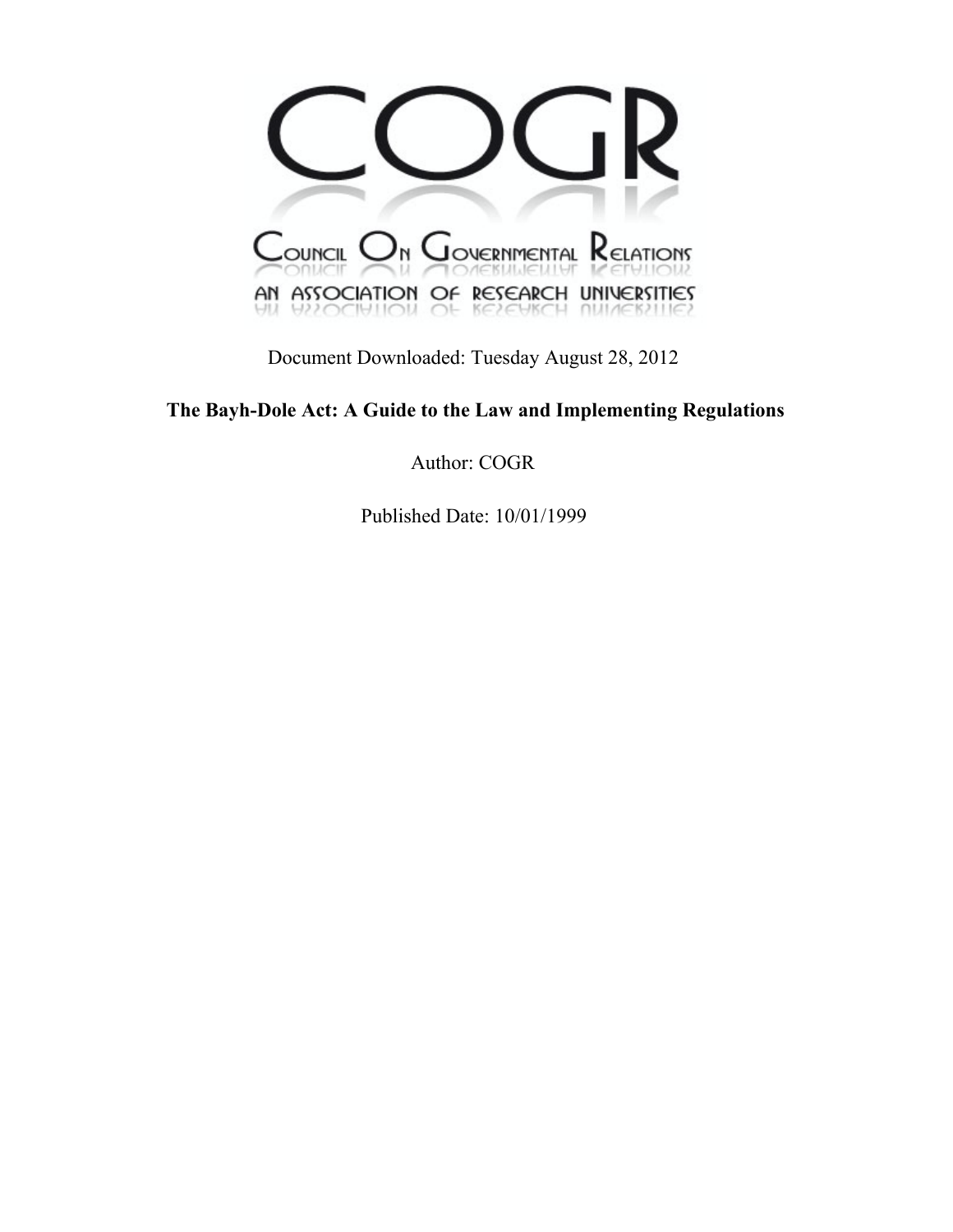**The Bayh-Dole Act**

**A Guide to the Law and Implementing Regulations**

# **COGR COUNCIL ON GOVERNMENTAL RELATIONS**

**October 1999**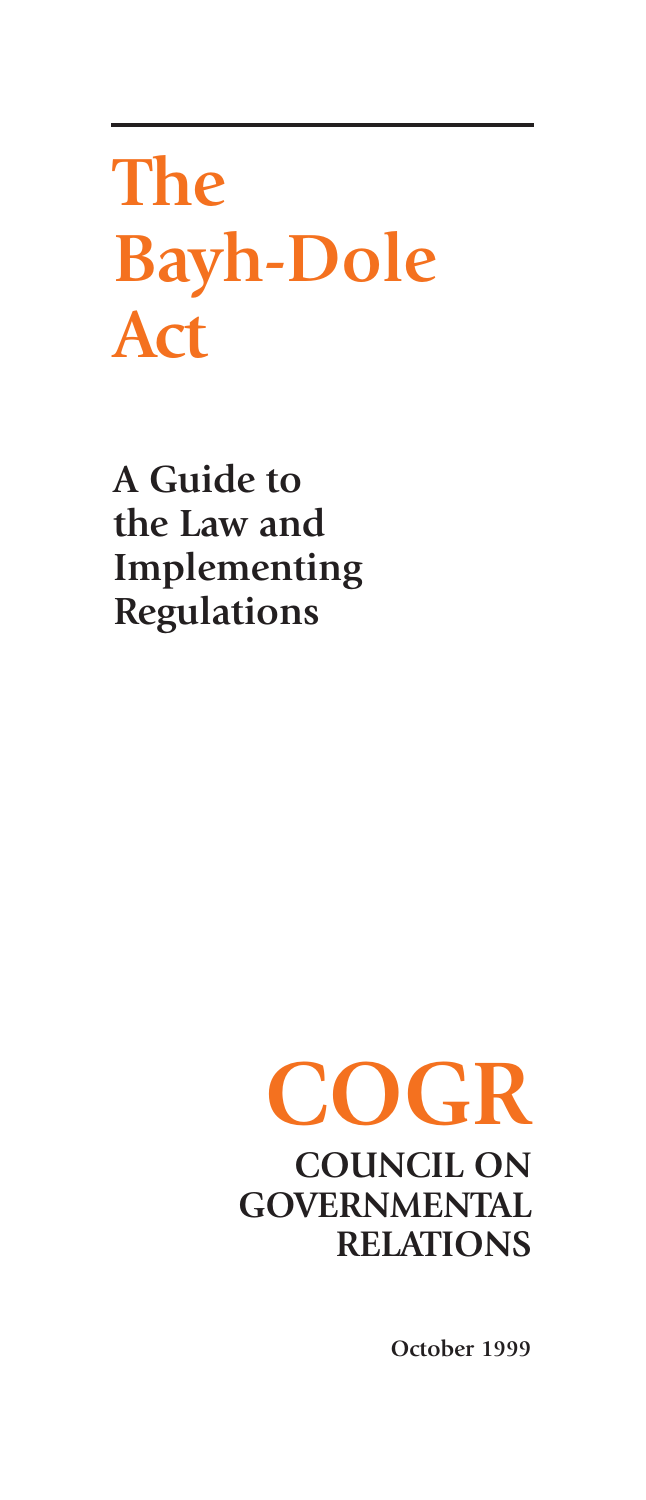# **COUNCIL ON GOVERNMENTAL RELATIONS**

This brochure is intended to inform the public about the Patent and Trademark Law Amendment Act of l980, more commonly known as the Bayh-Dole Act, which is the legal framework for transfer of university generated, federally funded inventions to the commercial market place. The brochure provides information about the Act, as well as about its implementing regulations and compliance requirements.

The Council on Governmental Relations is an organization which includes in its membership 145 research intensive universities. This brochure does not claim to be a manual of university technology transfer and licensing activities. Rather, it illustrates the basis for universityindustry collaboration and developments since the passage of the Act.

In preparing this brochure, the COGR Committee on Technology Transfer and Research Ethics drew on the assistance of many universities. Their help is gratefully acknowledged. Special appreciation is due to Terence A. Feuerborn, Office of the President, University of California. Reproduction for purposes of sale or profit is prohibited without written consent of the Council on Governmental relations. Otherwise, reproduction is encouraged.

**Council on Governmental Relations 1200 New York Avenue, Suite 320 Washington, D. C. 20005 (202) 289-6655**

**October 1999**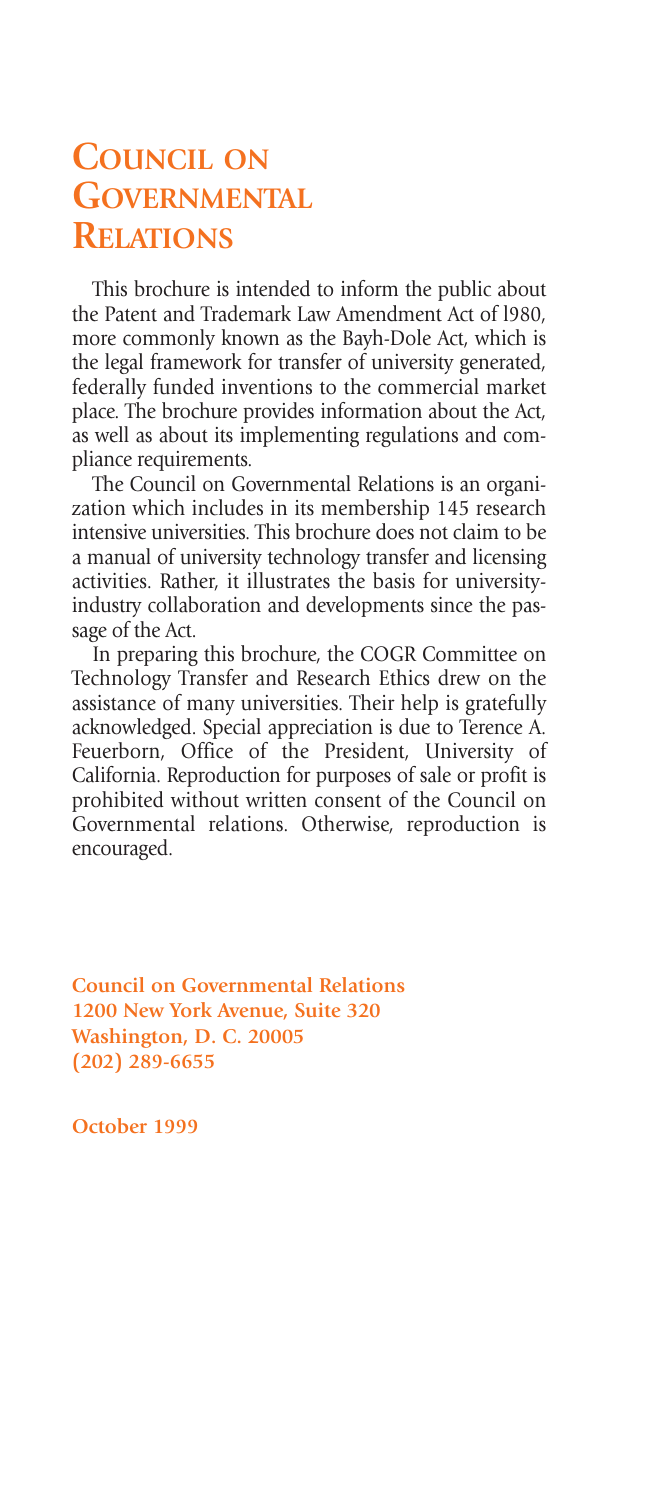# **THE BAYH-DOLE ACT A GUIDE TO THE LAW AND IMPLEMENTING REGULATIONS**

#### **INTRODUCTION**

The transfer of new technology from university laboratories to the private sector has a long history and has taken many different forms. The current national emphasis on this activity, however, can be dated to the 1980 enactment of P.L. 96-517, the Patent and Trademark Law Amendments Act, more commonly known as the Bayh-Dole Act, and amendments included in P.L. 98-620, enacted into law in 1984.

This brochure reviews the Bayh-Dole legislation, the implementing regulations that have evolved, and the major issues associated with complying with the law and related regulations. It also highlights the significant benefits of the Bayh-Dole Act that have occurred to date.

#### **BACKGROUND**

Technology transfer--the transfer of research results from universities to the commercial marketplace for the public benefit--is closely linked to fundamental research activities in universities. Although a handful of U.S. universities were moving science from the laboratory to industrial commercialization as early as the 1920s, academic technology transfer as a formal concept, is said to have originated in a report entitled "Science - The Endless Frontier" that Vannevar Bush wrote for the President in 1945. At that time, the success of the Manhattan Project had demonstrated the importance of university research to the national defense. Vannevar Bush, however, also recognized the value of university research as a vehicle for enhancing the economy by increasing the flow of knowledge to industry through support of basic science. His report became instrumental in providing a substantial and continuing increase in funding of research by the federal government. It stimulated the formation of the National Institutes of Health (NIH), the National Science Foundation (NSF), and the Office of Naval Research (ONR). Due to the success of these and other agencies, the funding of basic research by the federal government is now considered to vital to the national interest.

In the 1960s and 1970s, there was much study and debate surrounding federal patent policies. A major concern was the lack of success by the federal government in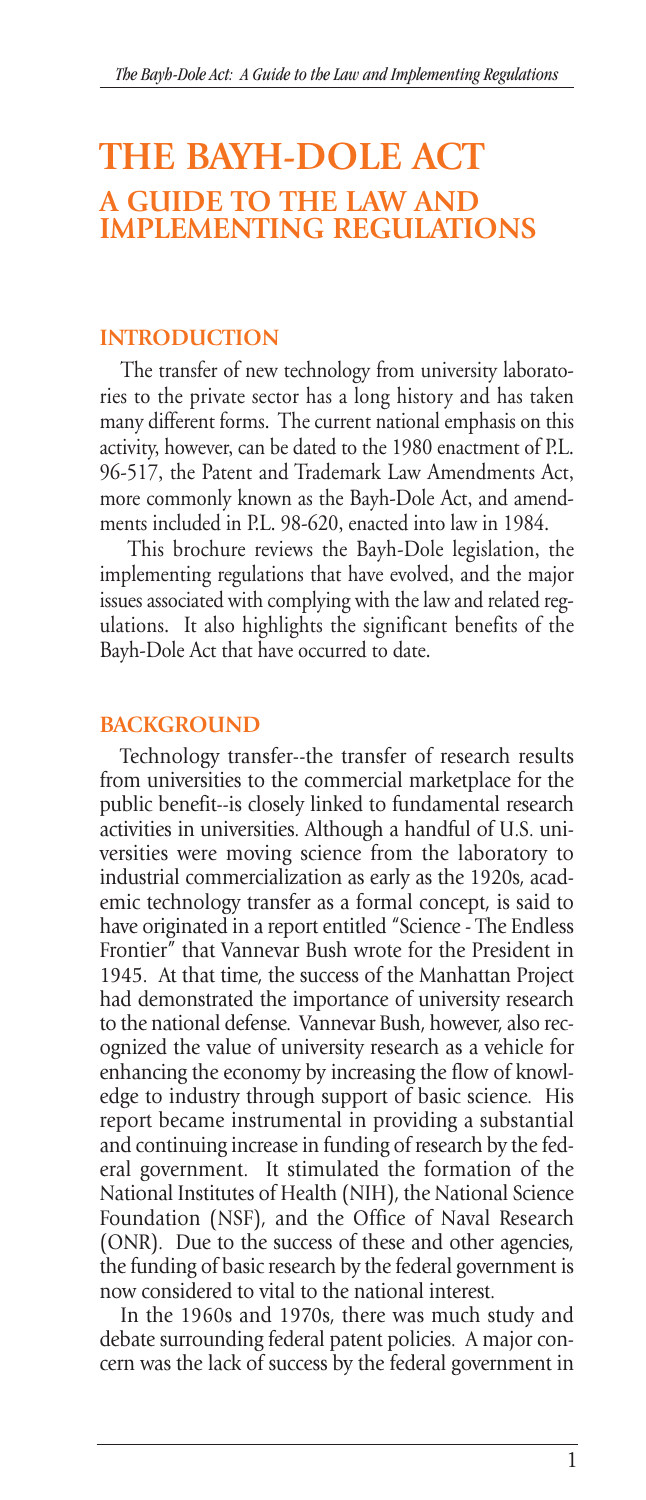promoting the adoption of new technologies by industry. There was no government-wide policy regarding ownership of inventions made by government contractors and grantees under federal funding. Inconsistencies in policies and practices among the various funding agencies resulted in a very limited flow of government-funded inventions to the private sector. In 1980, the federal government held title to approximately 28,000 patents. Fewer than 5% of these were licensed to industry for development of commercial products.**<sup>1</sup>**

This problem was due, in part, to restrictions imposed on the licensing of new technologies and reluctance on the part of the agencies to permit ownership of inventions to vest in universities and other grantees.**<sup>2</sup>** The government would not relinquish ownership of federally funded inventions to the inventing organization except in rare cases after petitions had moved through a lengthy and difficult waiver process. Instead, the government retained title and made these inventions available through nonexclusive licenses to anyone who wanted to practice them.

As a result, companies did not have exclusive rights under government patents to manufacture and sell resulting products. Understandably, companies were reluctant to invest in and develop new products if competitors could also acquire licenses and then manufacture and sell the same products. Accordingly, the government remained unsuccessful in attracting private industry to license government-owned patents. Although taxpayers were supporting the federal research enterprise, they were not benefiting from useful products or the economic development that would have occurred with the manufacture and sale of those products.

In 1980, however, legislators and the administration concluded that the public would benefit from a policy that permitted universities and small businesses to elect ownership of inventions made under federal funding and to become directly involved in the commercialization process. This new policy would also permit exclusive licensing when combined with diligent development and transfer of an invention to the marketplace for the public good. It was understood that stimulation of the U.S. economy would occur through the licensing of new inventions from universities to businesses that would, in turn, manufacture the resulting products in the U.S.

#### **EVOLUTION**

With the passage of the Bayh-Dole Act, colleges and universities immediately began to develop and strengthen the internal expertise needed to effectively engage in the patenting and licensing of inventions. In many cases,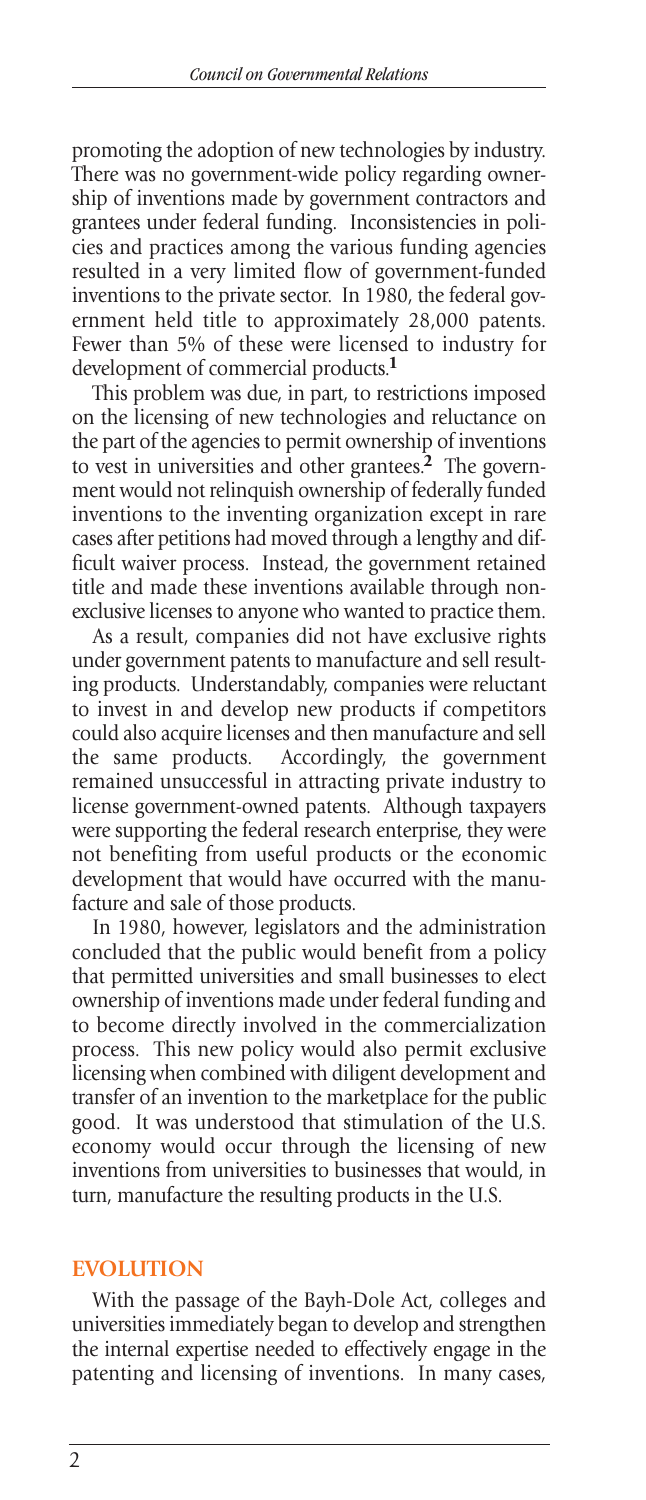institutions that had not been active in this area began to establish entirely new technology transfer offices, building teams with legal, business, and scientific backgrounds. These activities continue to accelerate nationally as the importance of the Bayh-Dole Act becomes fully appreciated. Evidence of this is reflected in the fact that the membership of the Association of University Technology Managers (AUTM) increased from 691 in 1989 to 2,178 in 1999. In 1979, the year before passage of the Bayh-Dole Act, the Association counted only 113 members.**<sup>3</sup>**

University technology transfer offices perform a wide variety of highly specialized functions related to the patenting and licensing of inventions. In addition, these offices also perform a vital function related to the formation of research partnerships with industry, and in negotiating the exchange of research materials and research tools.

In recent years, the wisdom of the new federal policy has become increasingly apparent. Growing numbers of universities have demonstrated that their newly formed technology transfer programs are effective in licensing inventions made with federal support to commercial partners. As a result, many new technologies have been diligently and successfully introduced into public use.

Another significant result of the Bayh-Dole Act is that it provides a strong incentive for university-industry research collaborations. At the national level, industry support for research and development at universities represents less than 7% of the total funding of universitybased research. While small compared to the 60% provided by federal agencies, this private investment in the creativity of universities, including professors, students and staff, drives a form of technology transfer that is increasingly important to industry. The investment by industry rests on a secure footing because it is based on the principles and provisions of the Bayh-Dole Act.**<sup>4</sup>**

#### **SOME PERSPECTIVE**

The principles of the Bayh-Dole Act were the result of years of intense and emotional debate, dealing with fundamental concerns. The record shows that the debate included such issues as whether exclusive licenses would lead to monopolies and higher prices; whether taxpayers would get their fair share; whether foreign industry would benefit unduly; and whether ownership of inventions by a contractor is anti-competitive. Safeguards were hammered out in numerous legislative drafts. It is certain that the Act became much stronger because of the thorough debate that took place prior to its passage.

From the beginning, it was obvious that economic interests rather than academic science interests were the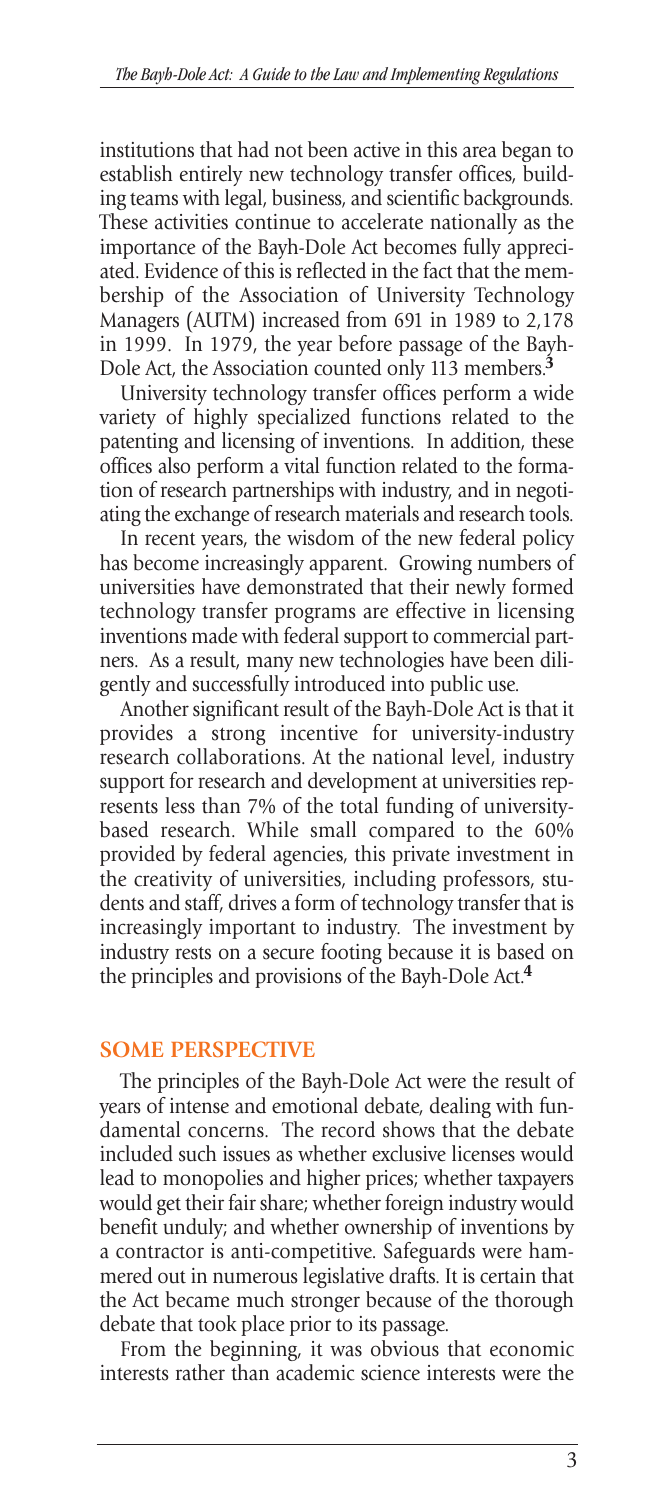driving forces for the change in government policy. As early as October l963, President Kennedy had issued a Memorandum and Statement of Government Policy. This memorandum marked the beginning of an intense discussion about the effect that government patent policy had on commercial utilization of federally sponsored inventions, on industry participation in federally sponsored R & D programs, and on business competition in the marketplace.**<sup>5</sup>** It was not until industry, academe and the government recognized that their individual interests could be reconciled in the pursuit of commercialization that passage of the Bayh-Dole Act became possible and ended years of debate.

Until the Bayh-Dole Act became effective on July 1, 1981, the federal agencies kept tight control over intellectual property rights resulting from funded research, premised largely on traditional expectations rooted in the procurement process. After the passage of the Bayh-Dole Act, codifying and implementing it at the agency level was not an easy process. As the success of the Act became quickly apparent, subsequent legislative initiatives broadened its reach even further. These initiatives and the technical amendments involved are described in the Appendix.

#### **CURRENT REGULATIONS**

Regulations implementing federal patent and licensing policy regarding "Rights to Inventions Made by Nonprofit Organizations and Small Business Firms" are codified at 37 CFR Part 401. The Department of Commerce is designated as the federal agency to promote commercialization and to assume responsibility for maintaining these rules.**<sup>6</sup>** The following summarizes the significant aspects of these regulations:

- The provisions apply to all inventions conceived or first actually reduced to practice in the performance of a federal grant, contract, or cooperative agreement. This is true even if the federal government is not the sole source of funding for either the conception or the reduction to practice. The provisions do not, however, apply to federal grants that are primarily for the training of students and postdoctoral scientists.
- The university is obligated to have written agreements with its faculty and technical staff requiring disclosure and assignment of inventions.
- The university has an obligation to disclose each new invention to the federal funding agency within two months after the inventor discloses it in writing to the university.
- The decision whether or not to retain title to the invention must be made within two years after disclosing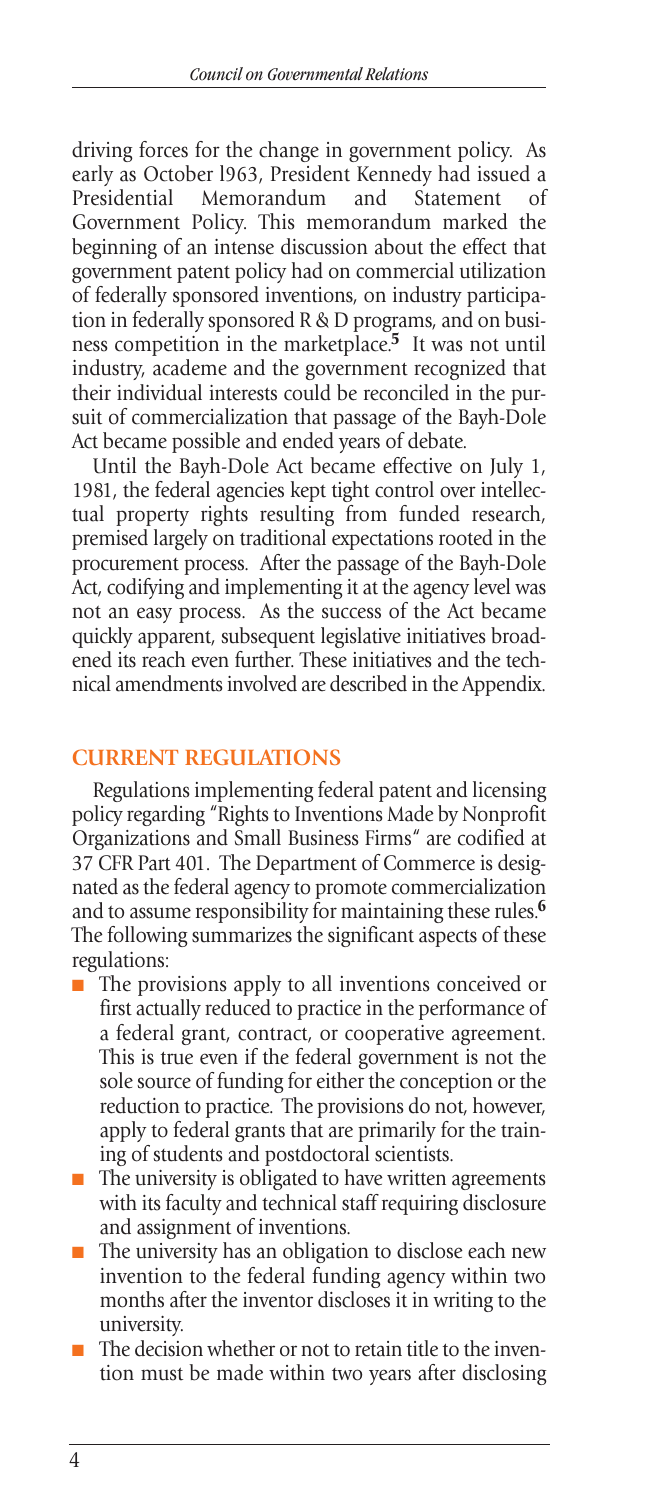the invention to the agency. This time may be shortened, if, due to publication of research results or public use, the one-year U.S. statutory patent bar has been set in motion. Under such circumstances, the university must make an election at least sixty days before the end of the statutory period. If the university does not elect to retain title, the agency may take title to the invention.

- Upon election of title, the university must file a patent application within one year, or prior to the end of any statutory period in which valid patent protection can be obtained in the United States. The university must, within ten months of the U.S. filing, notify the agency whether it will file foreign patent applications. If the university does not intend to file foreign applications, the agency may then file on its own behalf in the name of the United States.
- Universities must include within the specification of the patent a notification of government support of the invention and government rights in the invention.
- If the university elects to retain title, the university must provide the government, through a confirmatory license, a non-exclusive, non-transferable, irrevocable, paid-up right to practice or have practiced the invention on behalf of the U.S. throughout the world.
- The university must submit periodic reports regarding the utilization of the invention as requested by the funding agency, but no more often than annually.
- Any company holding an exclusive license to a patent that involves sales of a product in the United States must substantially manufacture the product in the U.S. Waivers of this rule may be granted by the federal agency upon a showing that reasonable but unsuccessful efforts had been made to find a company that would manufacture the product in the U.S., or that manufacture in the U.S. would not be economically feasible.
- In their marketing of an invention, universities must give preference to small business firms (fewer than 500 employees), provided such firms have the resources and capability for bringing the invention to practical application. However, if a large company has also provided research support that led to the invention, that company may be awarded the license.
- Universities may not assign their ownership of inventions to third parties, except to patent management organizations.
- $\blacksquare$  Universities must share with the inventor(s) a portion of any revenue received from licensing the invention. Any remaining revenue, after expenses, must be used to support scientific research or education.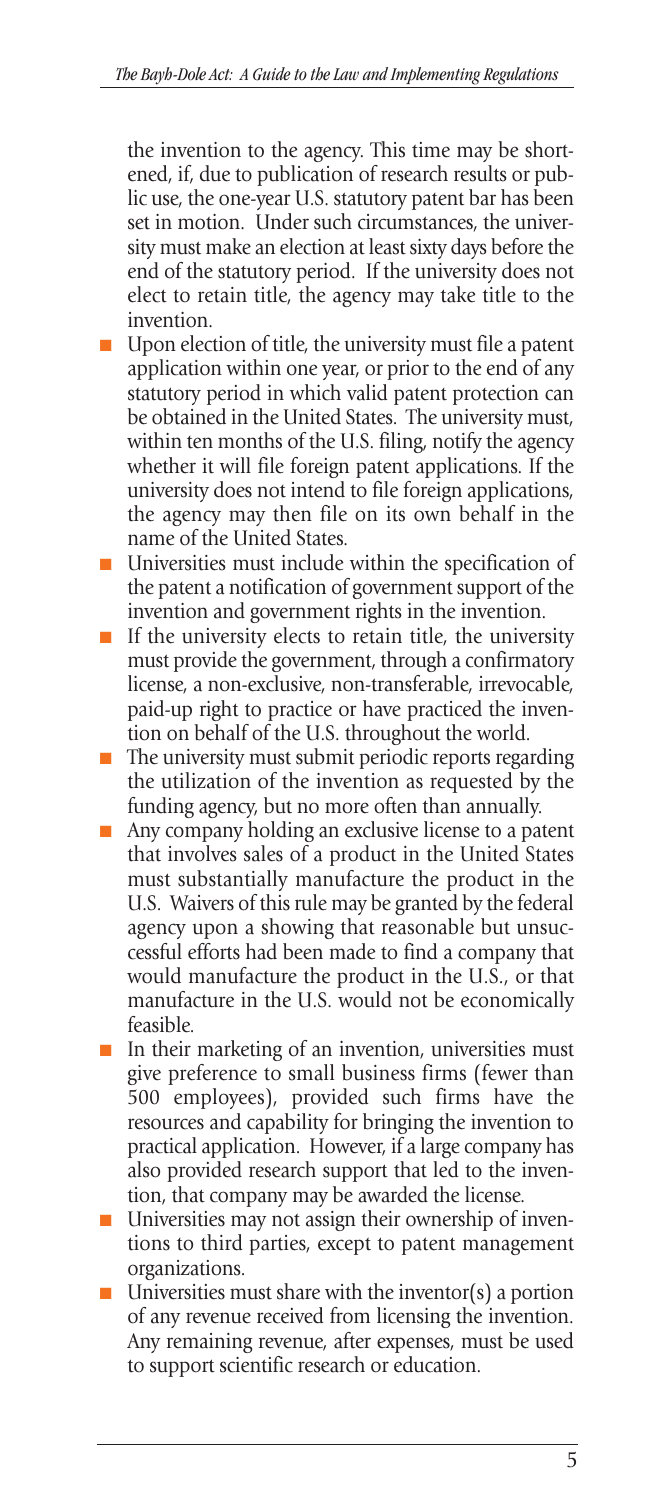- Agencies may decide, for compelling reasons, that title should be vested in the federal government. Such decisions must be consistent with provisions within the Bayh-Dole Act and made in writing before entering into a funding agreement with a university. The agency must also file a Determination of Exceptional Circumstances (DEC) with the Department of Commerce. The NIH, for instance, has issued several DECs for programs where NIH determined it was necessary to protect rights in intellectual property obtained from third parties.**<sup>7</sup>**
- Under certain circumstances, the government can require the university to grant a license to a third party, or the government may take title and grant licenses itself (these are called "march-in rights"). This might occur if the invention was not brought to practical use within a reasonable time, if health or safety issues arise, if public use of the invention was in jeopardy, or if other legal requirements were not satisfied..**<sup>8</sup>**

Procedural details, other rights and obligations not cited above, and further information regarding these matters, can be found in 37 CFR Part 401 and 35 USC 200-212.

#### **RELATED NIH POLICIES**

On November 8, 1994 the NIH published a notice in the Federal Register (59 FR 55673) entitled: "Developing Sponsored Research Agreements: Considerations for Recipients of NIH Research Grants and Contracts." This document is intended to ensure compliance with the requirements of the Bayh-Dole Act by providing NIH awardees with guidance in developing sponsored research agreements with commercial entities when that research may be partially funded by NIH or other federal agencies.

The NIH also issued two policy statements in the NIH Guide (Volume 25, Number 16, May 17, 1996; and Volume 25, Number 29, August 30, 1996) that establish procedures for managing certain patentable inventions. These rules apply to situations in which a university wishes to elect title to biological materials, which may be patentable, but does not want to file a patent application because the cost is not justified or because the patentability of the materials appears to be weak.

In May l999, the NIH published a proposed set of guidelines for grantees on the subject of obtaining and disseminating biomedical research resources..**<sup>9</sup>** This guidance is intended to help avoid or minimize problems that sometimes result from the dissemination and use of proprietary research tools that involve the competing inter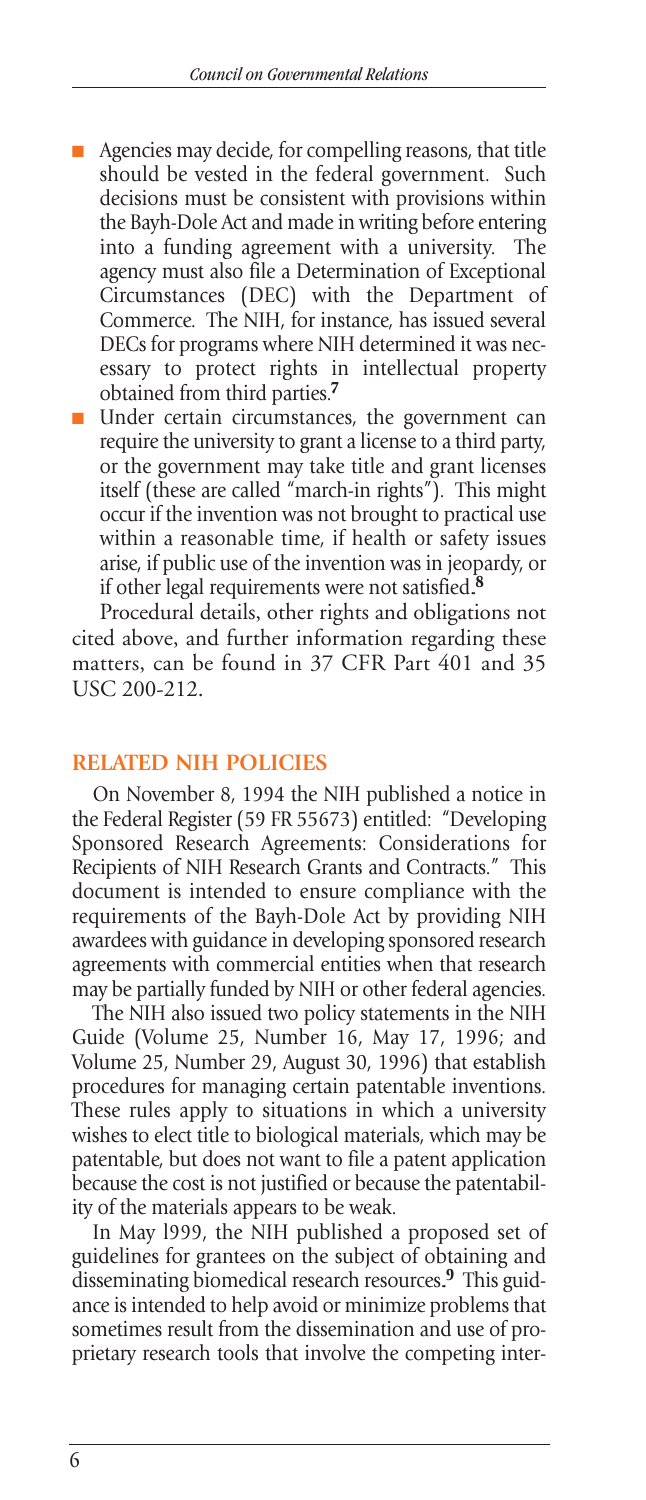ests of intellectual property owners and research users. NIH issued this guidance because, as a public sponsor of biomedical research, it has a dual interest in accelerating scientific discovery through the use of research tools and facilitating product development.

# **COMPLIANCE WITH BAYH-DOLE ACT REGULATIONS**

When a university elects title to an invention, it assumes responsibility for taking certain actions to properly manage the invention and provide certain reports to the government regarding the invention as outlined in the section on Current Regulations above. Compliance with these obligations is critical to the success of, and ongoing federal support for, the Bayh-Dole Act. As public and Congressional interest in technology transfer increases, and as the volume of activity continues to grow, government reviews of the practices of institutions involved in the process of commercialization of inventions will be conducted more frequently. Accordingly, there will be an increasingly greater need for attention to the details involved in meeting federal reporting obligations and other requirements imposed by 37 CFR Part 401.

Each federal agency is responsible for maintaining and monitoring its own repository of information on inventions developed under its funding. In October 1995, the NIH established the "Interagency Edison" system, an electronic reporting system whereby universities can enter data directly into a national database to satisfy their reporting obligations to those federal agencies participating in the system.

Federal agencies have the authority to periodically audit grantees and contractors for compliance with the Bayh-Dole Act. The General Accounting Office (GAO) in turn may also conduct studies to assess how effectively federal agencies are overseeing grantees and contractors in the management of government-funded inventions. 35 U.S.C. Section 202(b)(3) requires the Comptroller General to review the implementation of the Bayh-Dole Act at least once every five years and report its findings to the Judiciary Committees of the House and Senate. In 1991, the GAO focused its review on the licensing of federally owned inventions (GAO/RCED-91-80 issued April 3, 1991). In 1992, the GAO reviewed federal agency mechanisms for controlling inappropriate access to federally funded research results (GAO/RCED-92-104 issued May, 1992). More recently, the GAO reviewed the implementation of the Bayh-Dole Act by research universities (GAO/RCED-98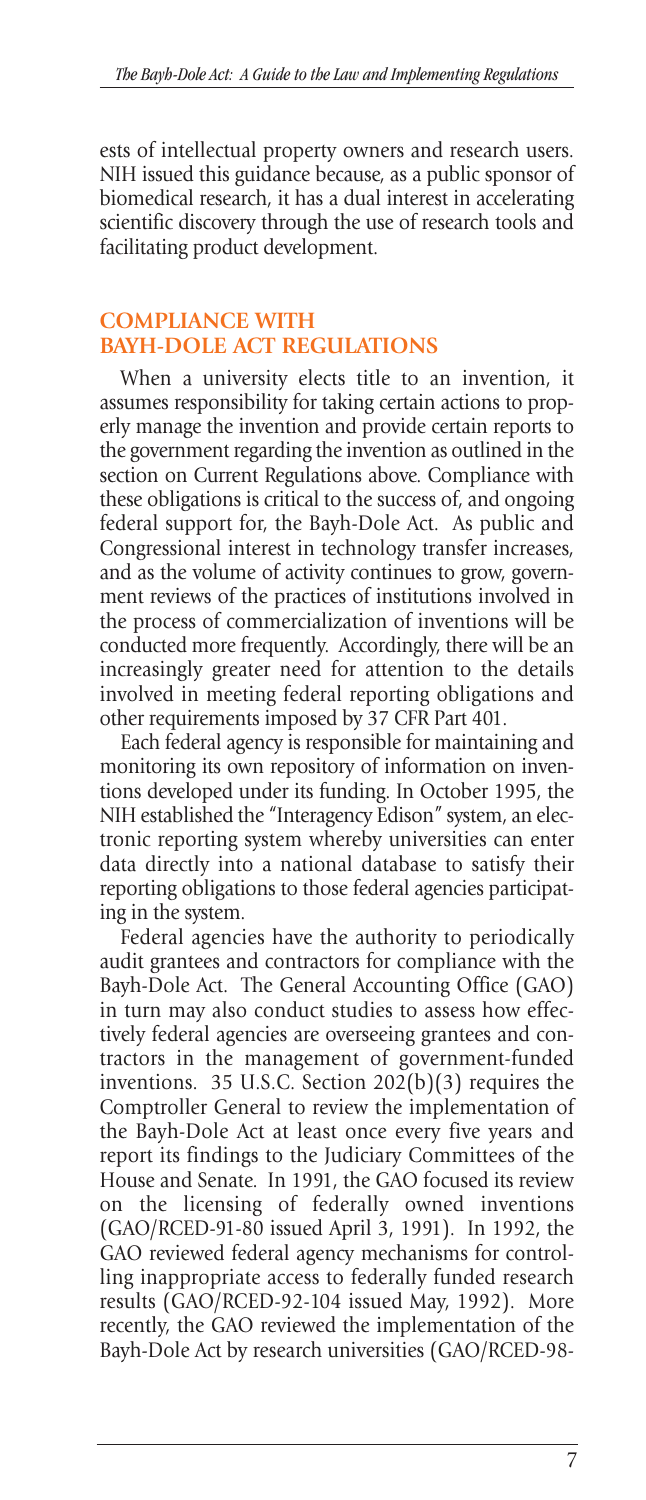126 issued May 7, 1998). In 1999, GAO issued a report on the number and characteristics of inventions licensed by six federal agencies (GAO/RCED-99-173, issued June 1999) and a report on compliance with reporting requirements for federally sponsored inventions (GAO/RCED-99-242, issued August 12, 1999). The GAO reports can be obtained from the Government Printing Office. See Web Resources below.

In order to assist grantees in their efforts to maintain compliance with the Act, some federal agencies have periodically issued guidance to the grantee community. An example is a question and answer document regarding invention reporting, printed in the NIH Guide to Grants and Contracts in l995. (NIH Guide, Vol.24, No.33, September 22, l995).

#### **RESULTS OF THE BAYH-DOLE ACT**

University patenting and licensing efforts under the Bayh-Dole Act have fostered the commercialization of many new technological advances that impact the lives of millions of people across the nation. A recent national survey conducted by AUTM**<sup>10</sup>** reports that 70% of the active licenses of responding institutions are in the life sciences--yielding products and processes that diagnose disease, reduce pain and suffering, and save lives. Most of the inventions involved were the result of federal funding. While it would be impossible to list all such inventions, a few examples of technologies and products originating from federally funded university discoveries include:

- Artificial lung surfactant for use with newborn infants, University of California
- Cisplatin and carboplatin cancer therapeutics, Michigan State University
- Citracal® calcium supplement, University of Texas Southwestern Medical Center
- Haemophilus B conjugate vaccine, University of Rochester
- Metal Alkoxide Process for taxol production, Florida State University
- Neupogen<sup>®</sup> used in conjunction with chemotherapy, Memorial Sloan Kettering Cancer Institute
- Process for inserting DNA into eucaryotic cells and for producing proteinaceous materials, Columbia University
- Recombinant DNA technology, central to the biotechnology industry, Stanford University and University of California
- TRUSOPT<sup>®</sup> (dorzolamide) ophthalmic drop used for glaucoma, University of Florida

These examples of successful new technologies demon-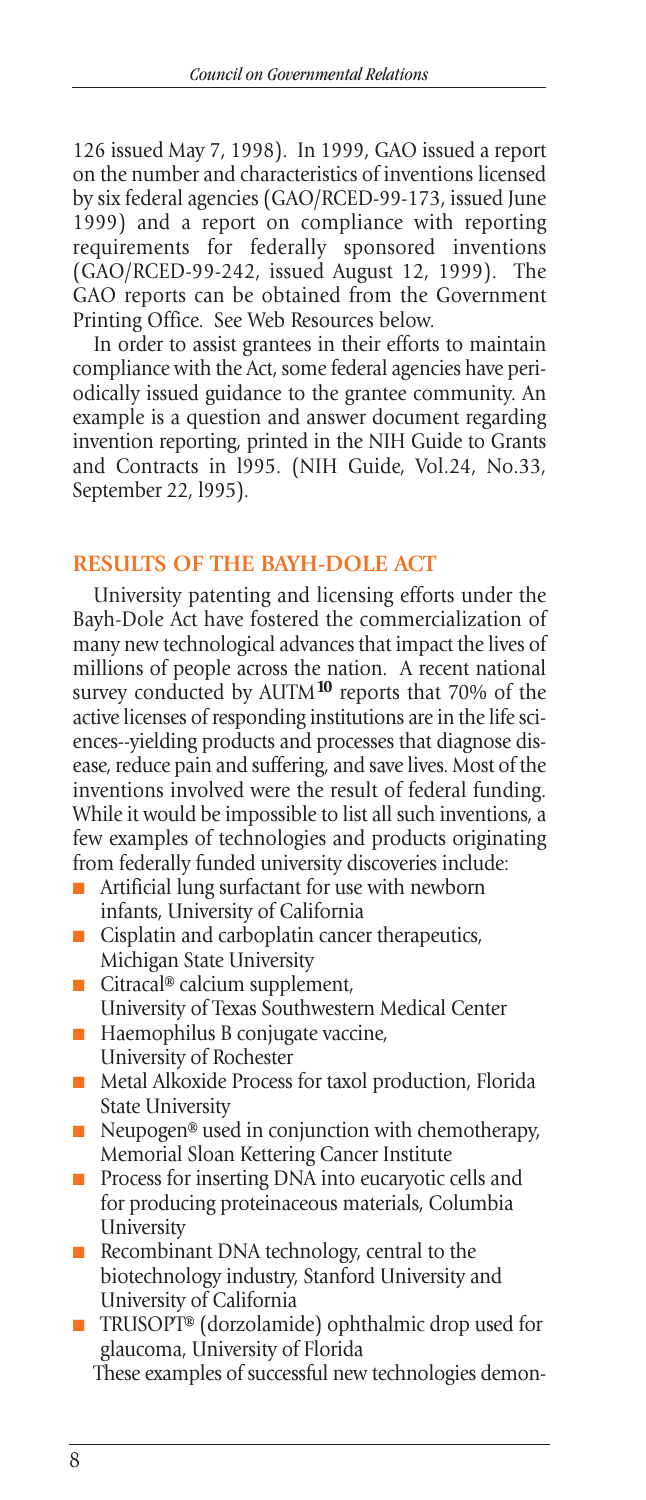strate that a strong national infrastructure to support technology transfer has been established at academic institutions across the nation since passage of the Bayh-Dole Act. In 1980 there were approximately 25-30 universities actively engaged in the patenting and licensing of inventions. It is estimated that there has been close to a ten-fold increase in institutional involvement since then. The AUTM survey reflects the impact of this growth in activity:

- Academic institutions were granted more than 8,000 U.S. patents between 1993 and 1997 for technologies discovered by their researchers.
- Over 2,200 new companies have been formed since 1980 that were based on the licensing of an invention from an academic institution, including over 330 companies formed in FY 1997 alone.
- Approximately \$30 billion of economic activity each year, supporting 250,000 jobs can be attributed to the commercialization of new technologies from academic institutions.
- There are more than 1000 products currently on the market that are based on university licensed discoveries.
- Technologies licensed from academia have been instrumental in spawning entirely new industries, improving the productivity and competitiveness of companies, and creating new companies and jobs.<sup>11</sup>

In summary, the Bayh-Dole Act and its subsequent amendments created incentives for the government, universities, and industry to work together in the commercialization of new technologies for the public benefit. The success of this three-way partnership cannot be understated.

#### **CONCLUSIONS**

On a nation-wide basis, the results support the conclusion that the Bayh-Dole Act has promoted a substantial increase in technology transfer from universities to industry, and ultimately to the public. Certainty of title to inventions made under federal funding is perhaps the most important incentive for commercialization. Implementation of uniform patenting and licensing procedures, however, combined with the ability of universities to grant exclusive licenses, are also significant ingredients for success. This combination of factors led to a tremendous acceleration in the introduction of new products through university technology transfer activities.

Certainty of title to inventions made under Federal funding has one other significant benefit—it protects the right of scientists to continue to use and to build on a specific line of inquiry. This is fundamentally important to research-intensive institutions because of the complex way in which research is typically funded, with multiple fund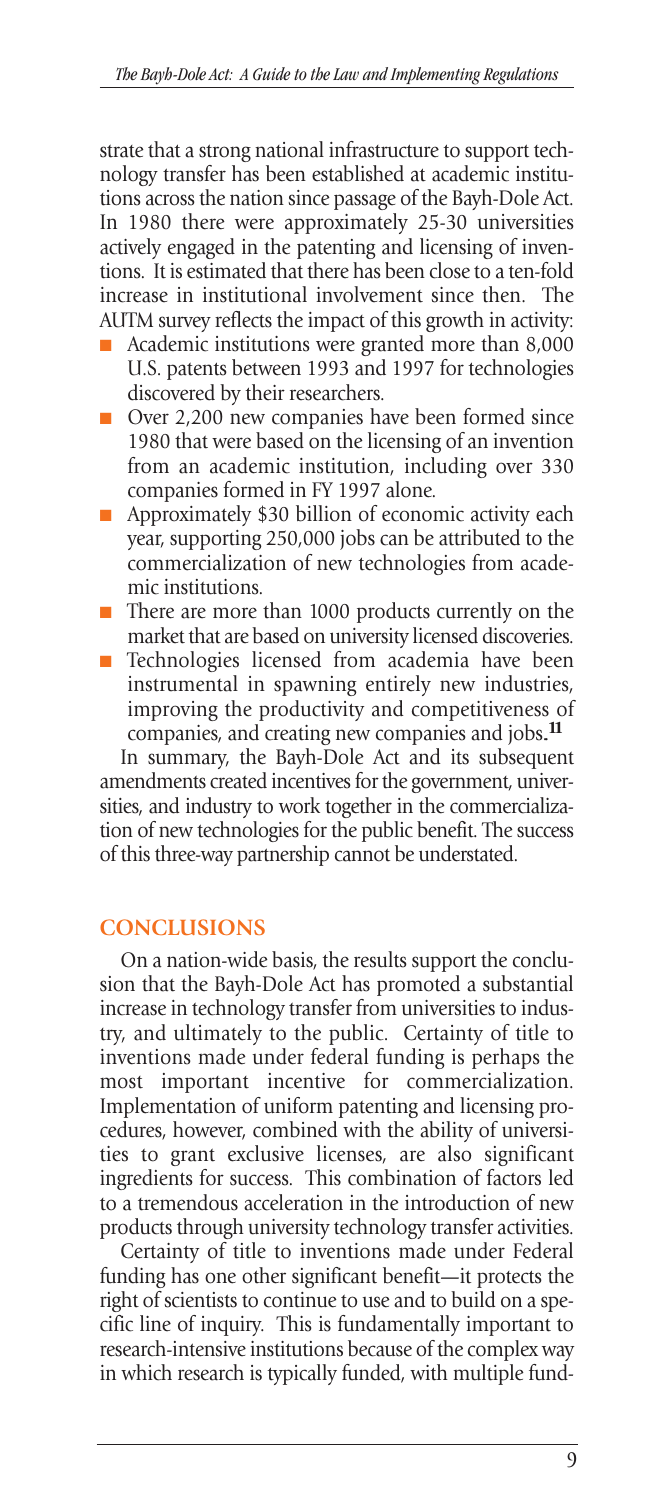ing sources. The retention of title to inventions by the institution is the only way of ensuring that the institution will be able to accept funding from interested research partners in the future. This is a critically important benefit of the Bayh-Dole Act that is not widely understood.

As Vannevar Bush foresaw, enormous benefits to the U.S. economy have occurred because of federal funding of research. These benefits have been significantly enhanced by the adoption of federal policies encouraging technology transfer. Such policies have led to breathtaking advances in the medical, engineering, chemical, computing and software industries, among others. The licensing of new technologies has led to the creation of new companies, thousands of jobs, cutting-edge educational opportunities and the development of entirely new industries. Accordingly, the Bayh-Dole Act continues to be a national success story, representing the foundation of a successful union among government, universities, and industry.

## **WEB RESOURCES**

- http://www.nih.gov/grants/guide/index.htm (search for NIH Bayh-Dole-related policies)
- http://www.access.gpo.gov (GAO and other federal reports)
- http://137.187.120.232/ (Interagency Edison project)
- http://www.autm.net (AUTM home page)
- http://www.cogr.edu (COGR home page)

## **APPENDIX**

## **Bayh-Dole Act and Related Legislation**

The Bayh-Dole Act and subsequent amendments provide the basis for current university technology transfer practices. The federal patent and licensing policy was shaped by four events that occurred between 1980 and 1985.

1. On December 12, 1980, P.L. 96-517, the Bayh-Dole Act was enacted into law. After lengthy and contentious congressional debate, legislation was crafted that created a balance between incentives and controls. Universities applauded the legislation because a uniform federal patent policy was established that clearly stated that universities may elect to retain title to inventions developed under government funding. Industry, particularly the small business community, appreciated an ownership policy that was applied uniformly on a government-wide basis. In addition, industry expected to benefit from the message that universities were encouraged to collaborate with companies to promote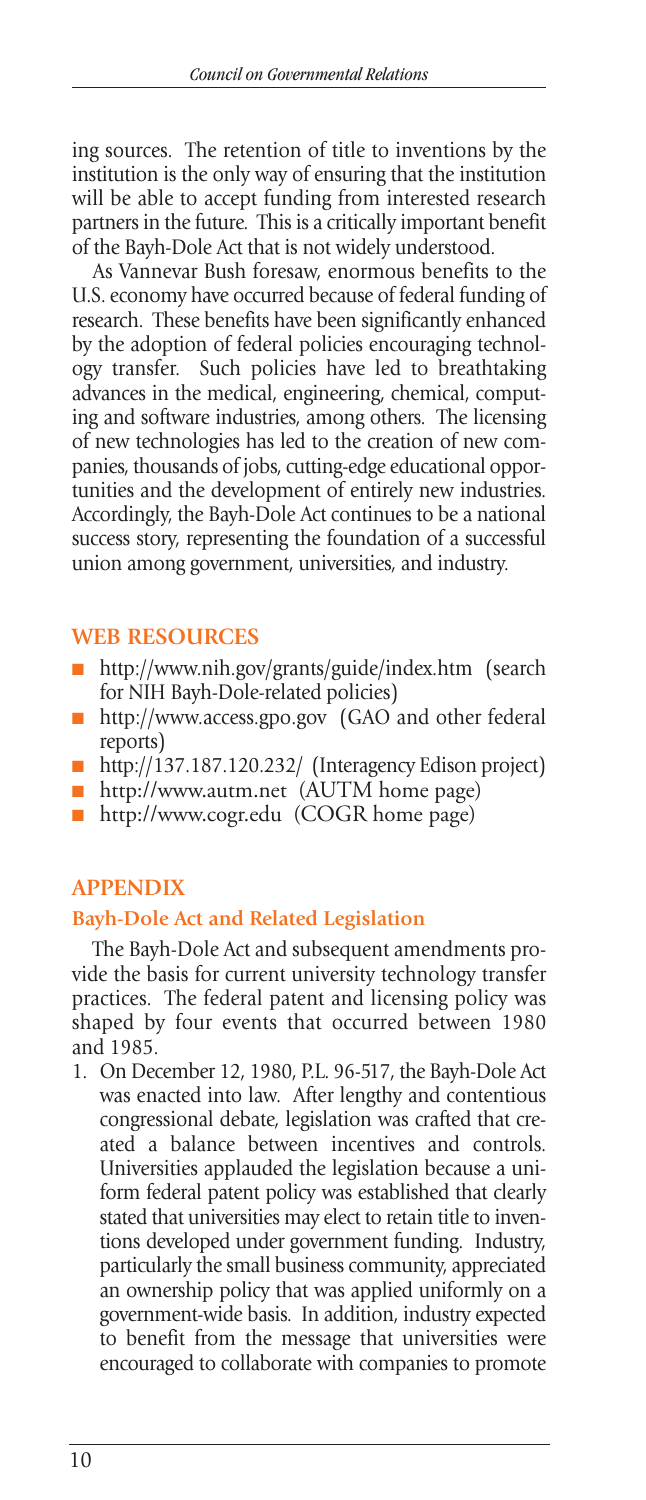the utilization of inventions arising from federal funding, that preference in licensing be given to small business, and that, to the extent possible, licensed products were to be manufactured in the U.S. The federal government, in turn, was assured that universities would file, at university expense, patent applications on inventions they elected to own. In addition, the government retains rights to enforce diligent commercial development of inventions. It also enjoys royalty-free, nonexclusive licenses to practice federally funded inventions throughout the world for government purposes.

- 2. On February 10, 1982, the Office of Management and Budget issued OMB Circular A-124 to provide guidance to federal agencies regarding implementation of the Bayh-Dole Act. This Circular established standard patent rights clauses for use in federal funding agreements. It also set up standard reporting requirements for universities electing title to inventions.
- 3. On February 18, 1983, a Presidential Memorandum on "Government Patent Policy" was issued. This Memorandum was issued to satisfy those that recognized the benefits of the legislation and wanted broader coverage. The Presidential Memorandum directed federal agencies to extend the terms and provisions of the Bayh-Dole Act to all government contractors, with a follow-on amendment to the Federal Acquisition Regulations to assure that all federal R&D agencies would implement the Act and the Memorandum.
- 4. On November 8, 1984, the original Bayh-Dole statute was amended by P.L. 98-620. New language was added to remove term limitations placed on exclusive licenses under the original Act. In addition, the Department of Commerce was designated as the federal agency responsible for overseeing the implementation of the Bayh-Dole Act and for monitoring the granting of exceptions to the rules.
- 5. On March 18, 1987 (52 FR 8552), all of the relevant provisions--the Bayh-Dole Act, the amendment, OMB Circular A-124, and the Presidential Memorandum- were finalized and consolidated in a rulemaking published by the Department of Commerce—appearing at 37 CRF Part 401. These regulations, augmented by the NIH guidelines discussed in this brochure, specify the rights and obligations of all parties involved and constitute the operating manual for technology transfer on a national basis.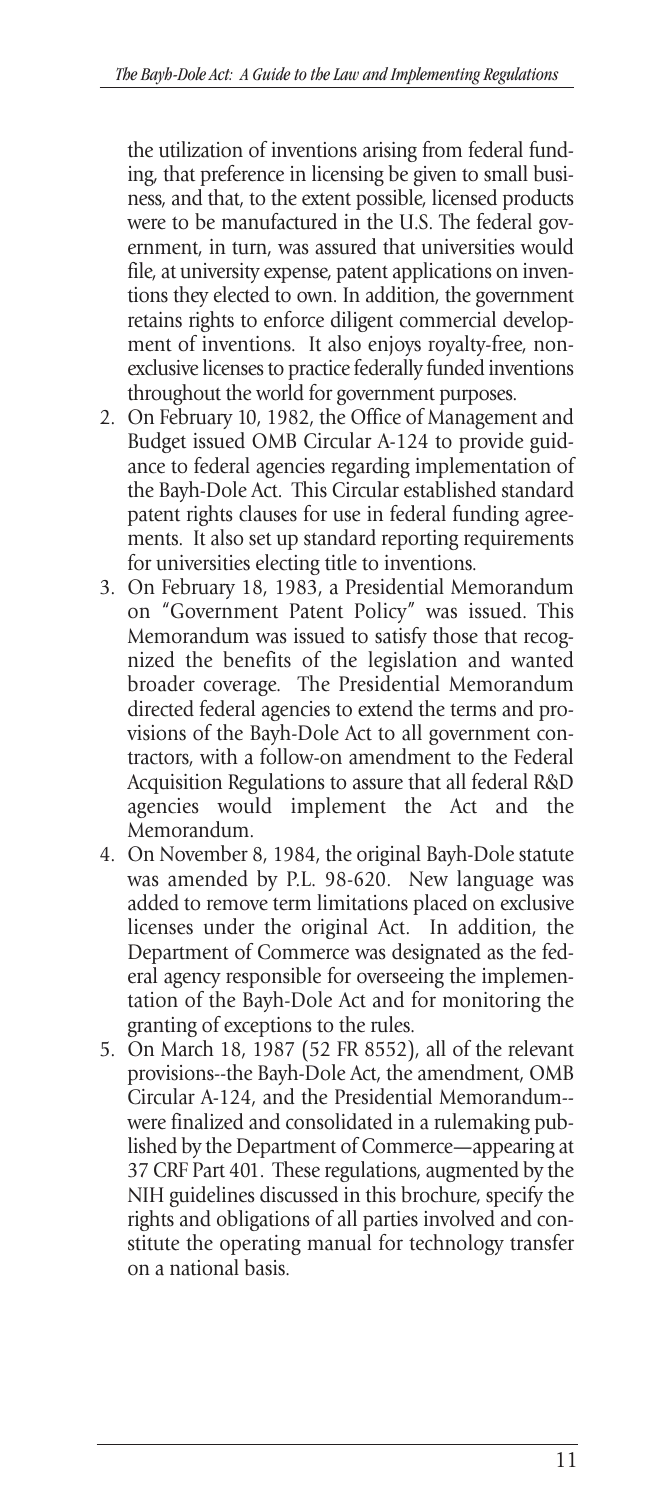# **FOOTNOTES**

- 1. U.S. Government Accounting Office (GAO) Report to Congressional Committees entitled "Technology Transfer, Administration of the Bayh-Dole Act by Research Universities" dated May 7, 1998.
- 2. The term "university" or "universities" as used in the text applies to all non-profit grantees/contractors.
- 3. We gratefully acknowledge the courtesy and and cooperation of AUTM in providing these statistics. See also AUTM Licensing Survey FY 1991-1995 and subsequent years.
- 4. In 1997, federal agencies provided an estimated \$14.3 billion or about 60% of total support for research performed at universities. Academic institutions provided \$4.5 billion of their funds. State and local governments and non profit organizations each contributed \$18.1 billion and industry \$1.7 billion. Although the proportion of academic R&D expenditures supplied by industry has been rising fairly steadily, it still only represents a fraction (7%) of total academic R&D support. Science and Engineering Indicators 1998. National Science Board: 4-8 and 4-9.
- 5. Presidential Memorandum and Statement of Government Patent Policy, issued October 10, 1963. Published in the Federal Register, Vol. 28, No. 200.
- 6. The Secretary of Commerce delegated this authority under 35 USC 206 to the Assistant Secretary for Productivity, Technology and Innovation.
- 7. Other circumstances, not clearly elucidated in the regulations, may be invoked by the government. Further detail can be found in 37 CFR Part 401.3; general appeal mechanisms are found in Part 401.4.
- 8. March-in rights, including appropriate procedures, are described at 37 CFR Part 401.6.
- 9. Notice for Public Comment, 64 FR 100,28205-28209.
- 10. AUTM Licensing Survey, Fiscal Year 1997.
- 11. AUTM press release December 17, 1998.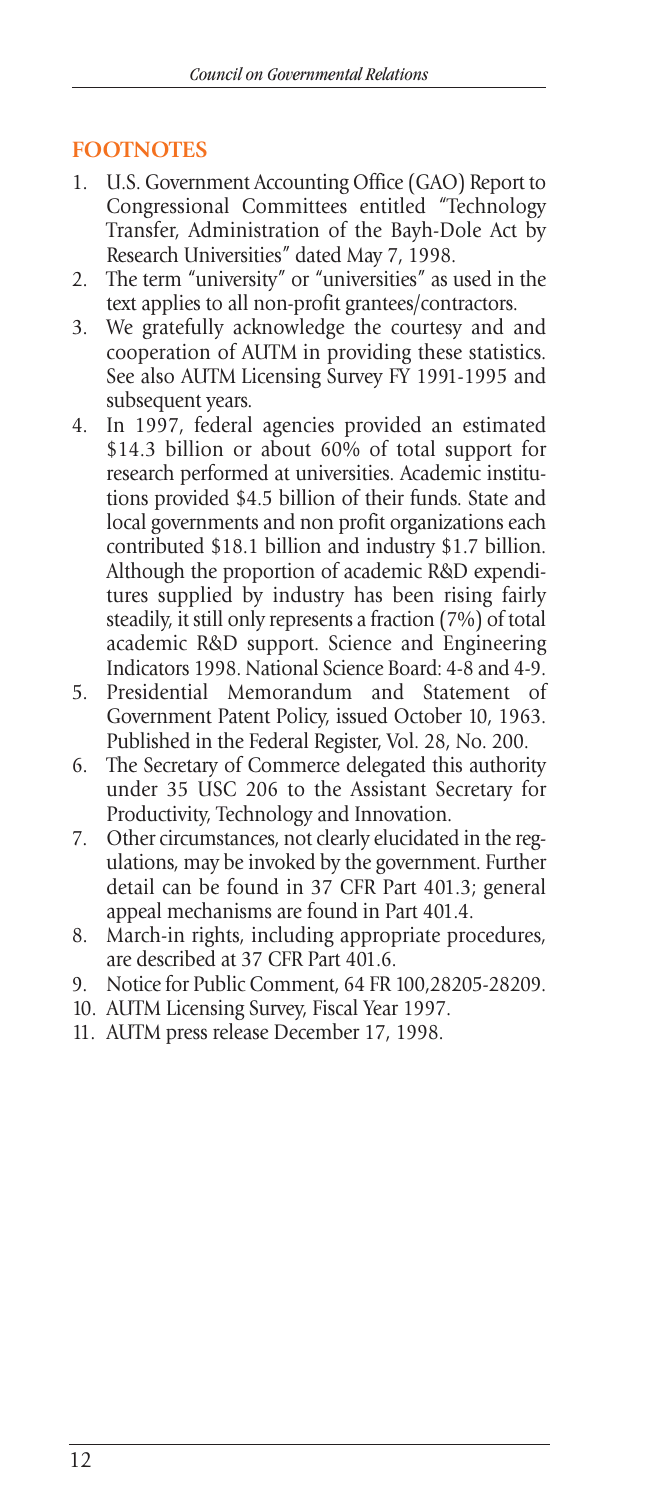Copyright 1999, Council on Governmental Relations. This document was prepared by the Council on Governmental Relations, primarily for the information of and use by its members. However, COGR encourages the use of its material by other members of the higher education community by inviting electronic linkage to the COGR homepage. Direct reproduction or display of the material for purposes of sale or profit is prohibited without the written consent of COGR.